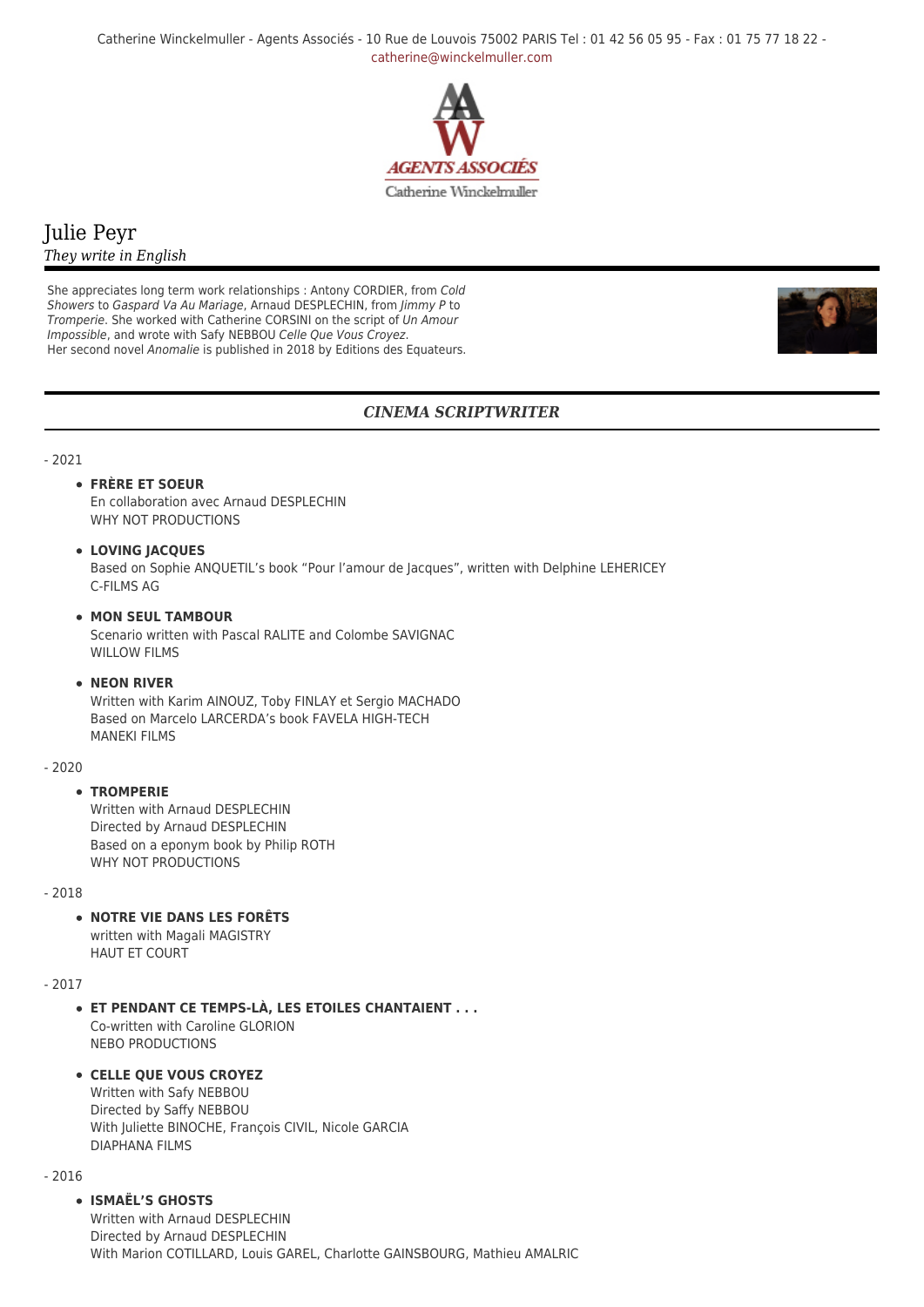WHY NOT PRODUCTIONS

### **GASPARD VA AU MARIAGE**

Written with Antony CORDIER Directed by Antony CORDIER With Marina FOÏS, Laetitia DOSCH, Christa THERET, Guillaume GOUIX, Johan HELDENBERG, Félix MOATI AGAT FILMS

## **DANS LA PEAU**

Written with Ounie LECOMTE GLORIA FILMS

- 2015

## **MY GOLDEN DAYS**

Written with Arnaud DESPLECHIN Directed by Arnaud DESPLECHIN Prix SACD @ Directors' Fortnight, Cannes (2015) Pearl's selection, San Sebastian Festival (2015) Lumiere prize and Jacques Prévert Script prize (2016) WHY NOT PRODUCTIONS

## **PASSION SIMPLE**

Written with Danièle ARBID MANEKI FILMS - CINÉ-@

### **GUÉRILLA**

Written with Claire HAHN LES FILMS DU BÉLIER

#### - 2014

### **COHABITATION**

Written with Mahamat-Saleh HAROUN PILI FILMS

### - 2013

## **BODYBUILDER**

Written with Roschdy ZEM Directed by Roschdy ZEM HOLE IN ONE

## **PEUR DE RIEN**

Written with Danielle ARBID Directed by Danièle ARBID LES FILMS PELLÉAS

- 2012

## **HANNAH ET GABRIEL**

Written with Caroline GLORION KUIV PRODUCTIONS

## **JIMMY P. PSYCHOTHERAPY OF A PLAINS INDIAN**

Written with Arnaud DESPLECHIN Directed by Arnaud DESPLECHIN Competition, Cannes (2013) Nominated for the Best Adapter, Best Movie and Best Film, Cesar (2014) WHY NOT PRODUCTIONS

**L'AMI**

Written with Renaud FELY et Elizabeth DABLEMONT FELY Directed by Renaud FELY et Arnaud FIGARET AETERNAM FILMS

#### - 2009

## **FOUR LOVERS**

Written with Anthony CORDIER Directed by Anthony CORDIER rewriting help CNC Mostra de Venise (2010) WHY NOT PRODUCTIONS